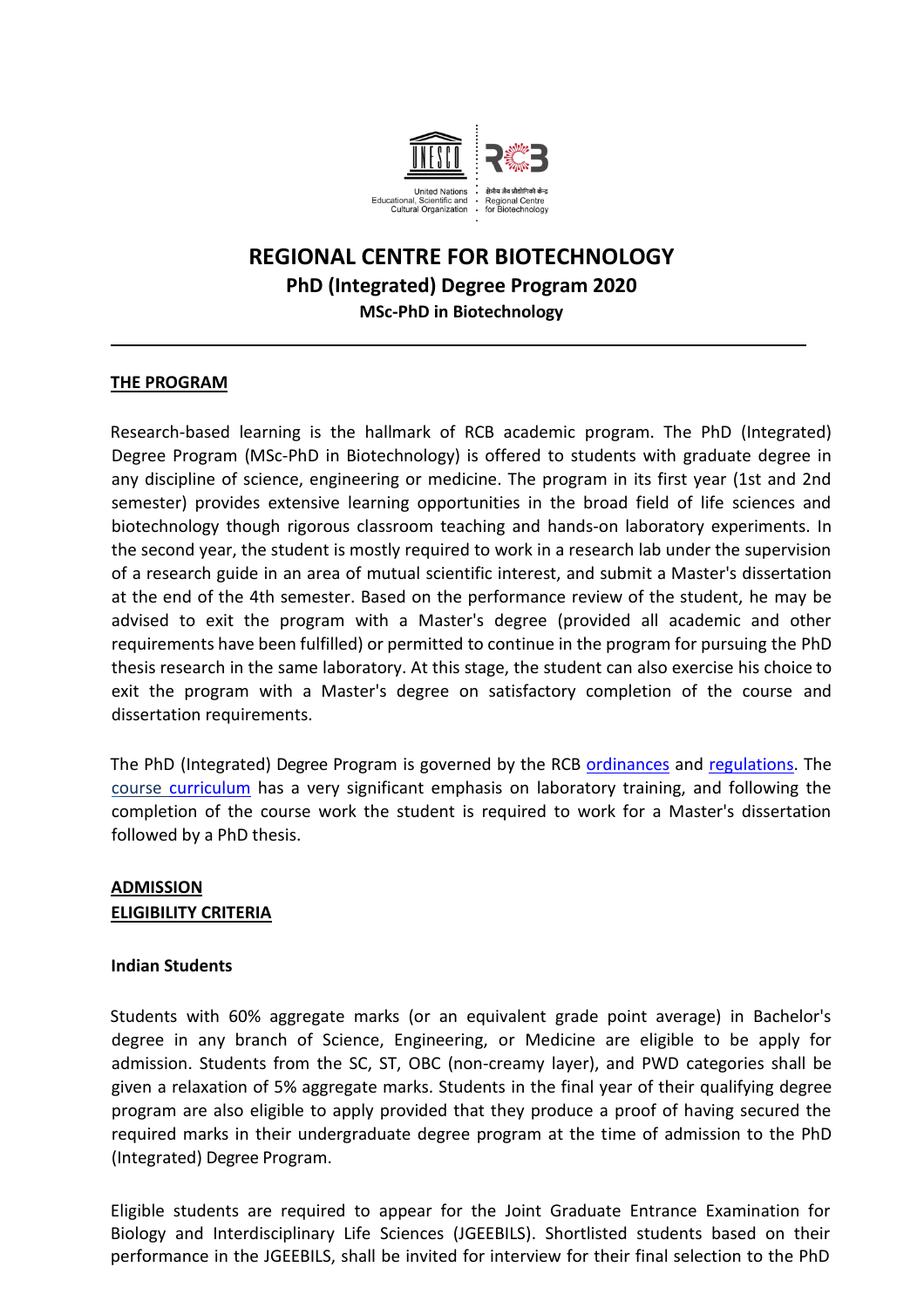(Integrated) Degree Program. The interview is to assess the student for his/ her science aptitude and interest in a career in scientific research and development.

Up to 20 students, who meet the desired criteria for selection, may be admitted. There shall be reservation of seats as per the orders of the Govt. of India in this regard.

#### **Foreign Students**

Students with 60% aggregate marks (or an equivalent grade point average) in Bachelor's degree in any branch of Science, Engineering, or Medicine are eligible to apply for admission. Students in the final year of their qualifying degree program are also eligible to apply provided they produce a proof of having secured the required marks in their undergraduate degree program at the time of admission to the PhD (Integrated) Degree Program.

Eligible students are required to apply online for admission and fellowship to the program. Shortlisted students shall be invited to appear for a Skype-based interview for their selection to the PhD (Integrated) Degree Program. The interview is to assess the student for his/ her science aptitude and interest in a career in scientific research and development.

Up to 5 students, who meet the desired criteria for selection, may be admitted. Admission of foreign students is subjected to getting student visa from the Govt. of India for the duration of the program.

## **FELLOWSHIPS**

The Indian and Foreign students admitted to the program shall receive the RCB-Ramachandran-DBT fellowship Rs. 16000 per month for the first 2 years of the program, after which the Indian students shall be required to qualify for the junior/senior research fellowships offered by CSIR, ICMR, DBT, or other such funding agencies. The performance of the foreign students, after completion of their MSc component of the program, shall be evaluated by the Student Advisory Committee and based on its positive recommendation the student shall be awarded the RCB-DBT International Doctoral fellowship equivalent to the fellowships offered to Indian students from different funding agencies as per the relevant DST guidelines. Currently, the amount of the Junior Research Fellowship is Rs. 31000 per month and it is Rs. 35000 per month for the Senior Research Fellowship.

## **DURATION OF THE PROGRAM**

The duration of the PhD (Integrated) Degree Program is a minimum of 5 years and a maximum of 7 years.

#### **HOSTEL FACILITIES**

On campus shared boarding and lodging facilities are available for admitted students on payment of prescribed fees.